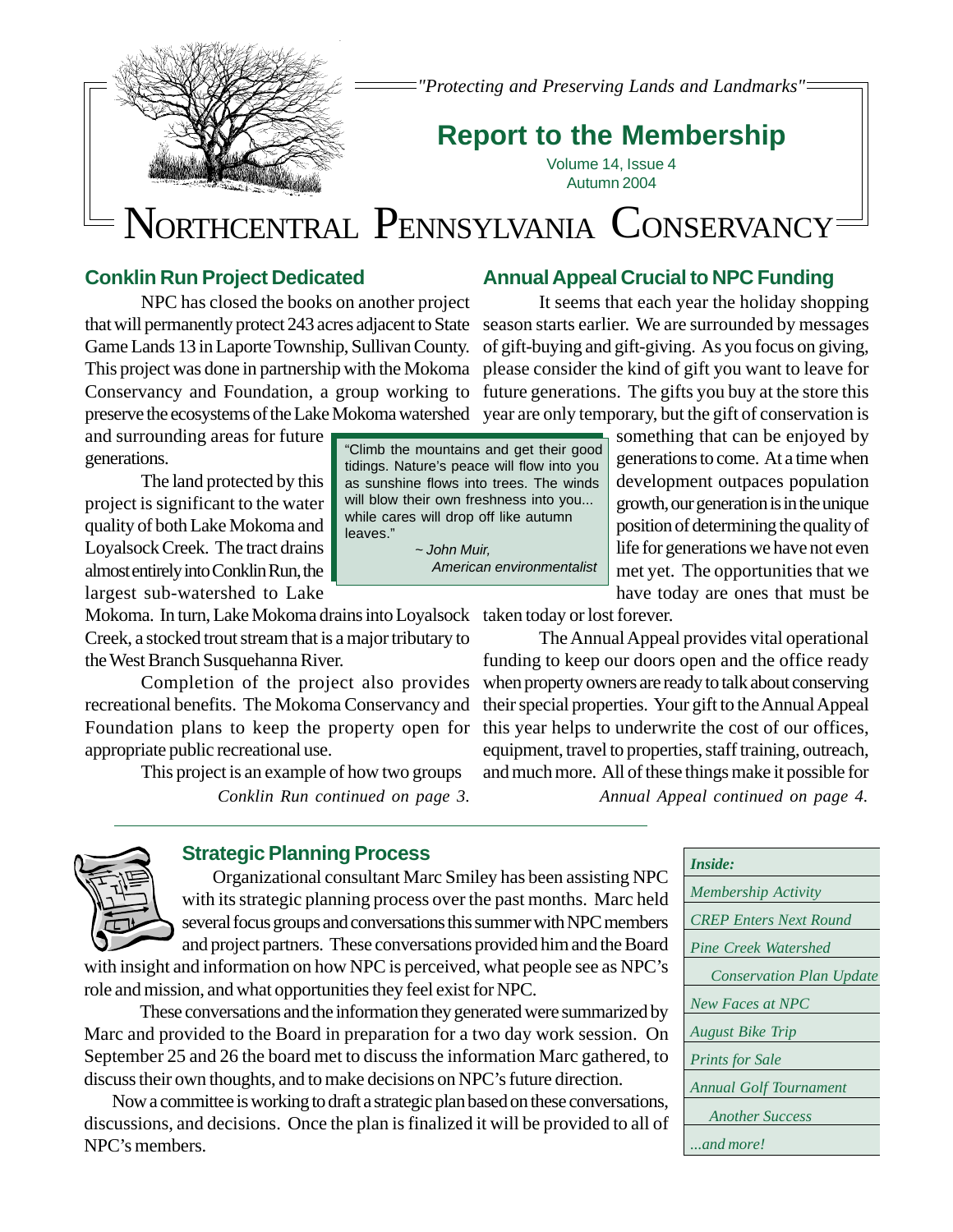## **Membership Activity from 6/8/04 through 9/9/04**

Please take note of our **CORPORATE MEMBERS** who have shown they care about the future of our communities with their corporate membership, and show YOUR support to them by utilizing their services.

**Osprey (\$1,000-1,999)** M & S Conversion Co. Inc. Mark C. Oberheim DMD

**Small Business (\$100- 499)** WNB Bank Irion Lumber Company

#### **American Kestrel (\$500-749)**

Glenn O. Hawbaker, Inc. Jersey Shore State Bank Lycoming County Resource Management

#### **Black Bear (\$500-999)**

John M. Confer Matthew & Lisa Cramer William & Kimberly Van Campen

#### **White-tailed Deer (\$250-499)**

Charles & Helen Schwarz

Russ Kimura & Denise Hamby Mr. & Mrs. Henry Perciballi

2 John & Susan Best Henry & Michelle Frey Mr. & Mrs. Law Groner Willem J. & Tamara D. Lubbe George I. Rodgers Family Rich & Beth Schluter

#### **Black Cherry (\$100-249)**

Robert & Jean Teufel

Marc & Diane Lewis Karl K. Baldys Esq. & Karen M. Baldys James & Cheryl Redmond Steven Uzupis Fred W. Dochter Drs. Eberhard & Mary F. Passarge Jay & Juli Alexander Ron & Sondra Beach Richard & Grace Carey Larry Entz Mr. & Mrs. Brett Feese Richard Karp

Jack & Suzanne Murray Dr. & Mrs. Robert W. Newcomb Mr. & Mrs. John E. Person Jr. Alvin L. Snowiss Linda Stein Jim & Lynn Tooey

**Red Oak (\$50-99)** Russell E. & Linda M. Campbell Harry and Becky Webster Kenneth & Ann Lundy David & Ruth McCord Heidi Schwarz-Hosler Alvin C. & Betty Bush Bruce & Betty Buckle Ron Butler James D. & Maria C. Casale Victor & Tamara Eberly Joan C. Gingrich Rudolph Holtzman Kathie L. Hunter Rudy & Carol Kafer Scott & Karen Keck C. Herbert Larson Harold & Shirley Loud John & Cathy Miller Mark & Kim Oberheim Casey Pfitzenmayer Birch & Ann Marie S. Phillips Mr. & Mrs. Charles Plankenhorn Dave Rockey

James & Celia Van Campen Robert G. & Rose Ann Wallace Bill & Pam Worobec

#### **Sugar Maple (\$35-49)**

Annie Sanders Romey Fagnano Alan & Diane Himes Charles W. Hummer Sr. Dave Barsky Robert & Joan Bauder Mr. & Mrs. John M. Carpenter R. James Dunham

David K. Gilpin Mr. & Mrs. Donald King Richard and Mary Lou Kyle Ed Lawrence & Catherine McLaughlin Jack & Joan McKee Vance & Sue Miller Roger & Nancy Shipley Dr. Dora E. Vandine

#### **White Pine (\$25-34)**

Valerie Beggs Dr. & Mrs. John L. Brown Russ & Christine Cowles Ann Devine Michael & Mary Ditchfield Max Geise Gary W. Glick Maryanne Griscavage Donald E. Houser Earle & Pattie Layser Harold Lehman Ann F. Rhoads Linda C. Murray

## **Correction**

Thank you to member and careful reader Bob Ross for pointing out our error in the last issue of the newsletter. In the article that detailed the dedication of a donated property in the "Muck" in Tioga County, we listed the size of the watershed as 80 acres. The correct size of the Marsh Creek watershed is 81.8 square miles (this figure thanks to Lycoming College Clean Water Institute volunteer Kristen Colgan).

Max Persun Jeff Prowant B. J. Van Ess Craig & Mary Vuccola James R. & Sandra L. Watson William V. West Dave Winton Mrs. Mabel Huggins

## **ADDITIONAL CONTRIBUTIONS General Contributions**

Gail Zimmerman

#### **Memorial Contributions**

In memory of Dr. Frank Perna by Karen Eiswert Daly

In memory of Arnie Hayden by Ann Devine

#### **Honorariums**

Kim Van Campen by Anne Rice

Chris Dwyer by Les Noelk

#### **Matching Gifts**

Textron, Inc. for previous gift from Michael and Mary **Wolf** 

#### I**n-Kind**

○○○○○○○○○○○○○○○○ ○○○○○○○○○

William R. Hoffmann, Ltd.- Professional Services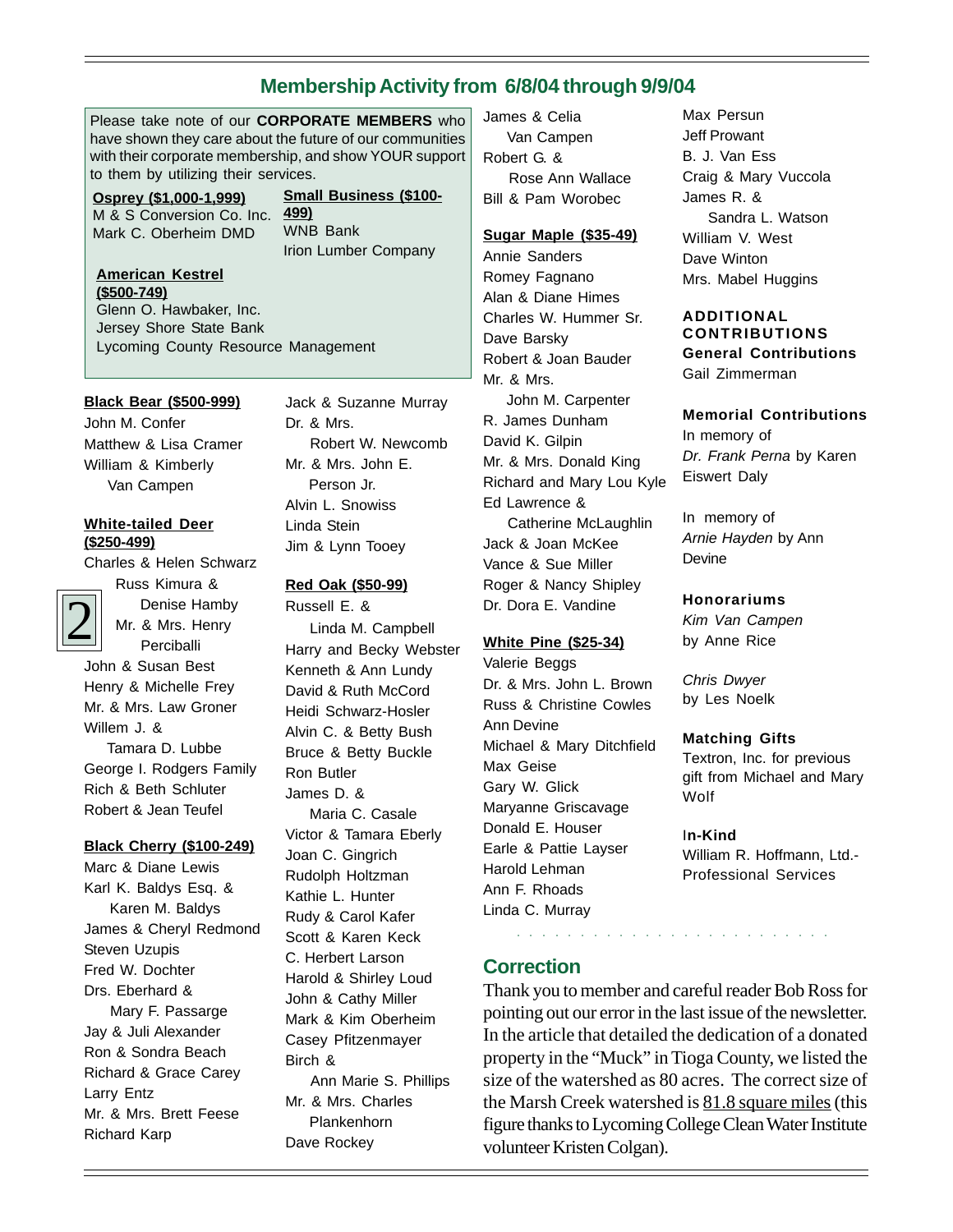## **CREP Enters Next Round of Planting**

|                            | U                        |
|----------------------------|--------------------------|
|                            |                          |
|                            | $\mathbf{r}$             |
|                            |                          |
|                            | $\overline{\mathcal{A}}$ |
|                            |                          |
|                            | $\mathbf{r}$             |
|                            |                          |
|                            | a                        |
|                            |                          |
|                            | t.                       |
|                            |                          |
|                            | $\mathbf{r}$             |
|                            |                          |
|                            | Ī                        |
|                            |                          |
|                            | $\mathbf{r}$             |
|                            | $\mathbf{1}$             |
|                            |                          |
|                            | $\mathbf{i}$             |
|                            |                          |
|                            | $\mathbf{F}$             |
|                            | F                        |
|                            |                          |
| Stave Laquith Scott Singer | $\mathbf{i}$             |

*Steve Jaquith, Scott Singer and Paul Yankovich examine a seedling in one of the tree tubes.*

Preparations are underway for a second round of planting! Another 40-acres is set to be planted this Fall with trees and shrubs. The rows of tree tubes are increasing near PPL's facilities at Washingtonville. As you may remember there are 128 acres that are enrolled in the Conservation Reserve Enhancement Program (CREP). The idea is to plant approximately 40 acres each growing season to decrease the risk of weather related problems.

The areas planted this Spring are doing well. As part of the contract with Williams Forestry, the plants were checked by NPC's Charlie Schwarz to locate any unsuccessful trees so they can be replaced. After working his way through 5 to 6 foot high ragweed in some sections, he found that approximately 95% of the trees he checked were doing great. Some had even grown enough to "escape" out of the top of the tree tube.

If there are any hardy volunteers, willing to assist in the Spring check of the areas planted this Fall, please let the office know. We are looking for volunteers to assist in checking the trees and determining if they survived the winter.

## **Pine Creek Watershed Conservation Plan**

As you may recall reading in past issues of the newsletter, NPC is serving on the steering committee for the Pine Creek Watershed Conservation Plan. The steering committee is working on its second draft of the plan with the goal being to have a draft plan ready for public review sometime over the winter.

Kristin Colgen, a senior biology and education major at Lycoming College, is assisting NPC in preparing the cultural section of the plan. Kristen and her classmate (a former NPC intern) Kristina Kleintop, worked for the Lycoming College CleanWater Institute this summer, collecting data and water samples within the Pine Creek Watershed.

*Scott Singer and Kevin Drewencki discuss the rye they found growing along the edge of the field.*

*Conklin Run continued from cover.* with similar goals worked together to leverage limited resources. NPC, as a qualified land trust, was able to apply for grant funding through the Community Conservation Partnership Program from the Department of Natural Resources. The Mokoma Conservancy and Foundation worked to secure matching funds for the grant funding.

In August, the Mokoma Conservancy and Foundation held a celebration to commemorate the completion of this project, the result of years of work by both organizations.

## **Carey Discusses Land Trusts with Forestry Task Force**

In August Reneé Carey, NPC's executive director, had the opportunity to discuss the role of land trusts in acquiring forested properties with the Joint Legislative Air and Water Pollution Control and Conservation Committee's Forestry Task Force. Carey, along with Andy Loza, executive director of the Pennsylvania Land Trust Association, discussed some of the reasons land trusts in Pennsylvania acquire forested properties.

The Forestry Task Force, chaired by Senator Roger Madigan also heard from Dick Sprenkle, Deputy Secretary for Conservation and Engineering Services at the Department of Conservation and Natural Resources, and Paul Lyskava, Executive Director of the Pennsylvania Forest Products Association.

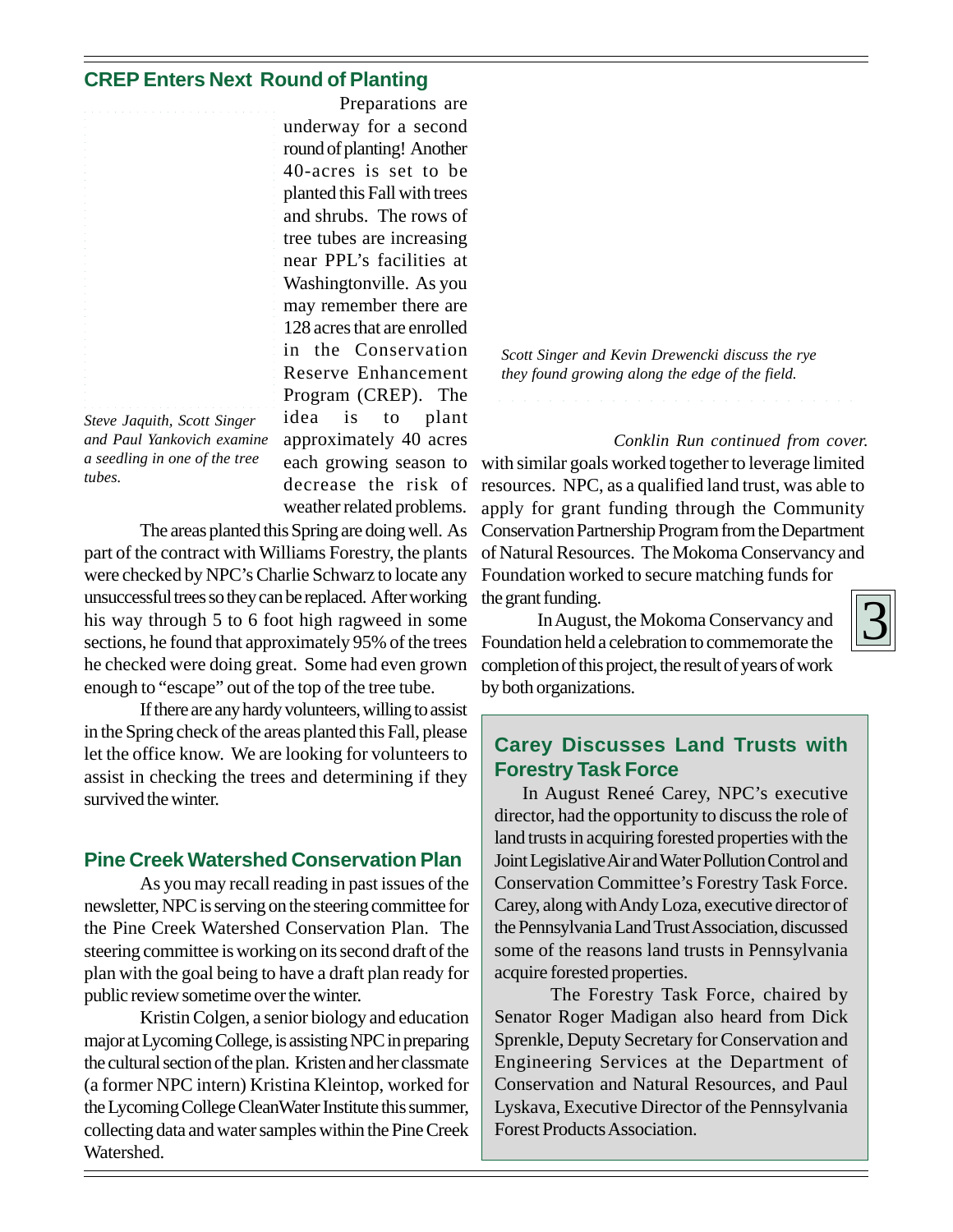## **Several New Faces at NPC**

If you stop by the NPC office, you will see new and returning faces here. Charlie Schwarz recently joined the staff as our new part-time Land Protection Specialist, and Connie Livingston has come on board to provide bookkeeping and clerical support. In addition, the Board of Directors has appointed two people to fill vacancies on the board.

You may recall from last year's Annual Appeal that NPC's Board of Directors saw a need to add an additional staff member to take on some of the land protection duties. Charlie has already begun meeting with property owners, completing conservation easement monitoring, and inspecting tree plantings for our Conservation Reserve Enhancement Program (CREP) project. He recently retired from the Pennsylvania Department of Conservation and Natural Resources Bureau of Forestry, and his experience will be an invaluable resource to NPC. Charlie lives in South Williamsport with his wife, Helen.

Connie started working at the NPC office in June, and has combined the job duties of bookkeeping



and database management that were formerly done by two people. Connie holds a degree from Susquehanna University and lives in the Williamsport area with her husband, Wayne. She enjoys spending time with her grandchildren, and says she is happy to be working at NPC because of her love of the outdoors.

The NPC Board took action to fill two vacancies on the board, following the resignation of board members Don Alsted and Rebecca Burke. At the August board meeting, Kevin Drewencki (former NPC Board Chairman) and Bill Worobec were appointed to fill the remaining year of each term. Congratulations to both Kevin and Bill; thank you for your willingness to serve NPC with your time and talent.



#### **Stream Clean-up**

Several groups have completed clean-ups or have them planned. Lycoming Creek Watershed Association, Black Hole

Creek Watershed Association and the Clinton County Chapter of PA CleanWays have all recently used the stream clean-up program.

Keep in mind that **funds are still available**! If your group is planning a fall stream clean-up, it is not too late to secure funding to cover disposal costs.

## **August Bike Trip Enjoyed by All**

On August 15, NPC and the Williamsport Alpine Club held a joint bicycle trip on miles of the lower section of the Pine Creek rail-trail from Jersey Mills to Jersey Shore - NOT in the state to the east of Pennsylvania, but in Lycoming County Pennsylvania.

Seventeen riders had a leisurely trip. They stopped to look at English Island below Waterville, which was settled by John English in 1784, and at the Townsend Tract, NPC's first completed project (1991- the 54 acres were subsequently transferred to the Bureau of Forestry for inclusion in the Tiadaghton State Forest). A short walk took some of the riders to an old flagstone quarry to discuss the methods of cutting stone before the advent of modern equipment and the flagstone industry's economic impact on the turn-of-the-century (20th Century) Pine Creek valley. In another touch of history, near Ramsey the riders passed over the Tidewater Pipeline, the world's first long-distance oil pipeline which now carries a fiber-optic telephone line instead of oil.

### **Prints Available for Sale**

Due to a generous donation by NPC members Don and Ann Alsted, we have two limited-edition, soldout prints available for sale. NPC is offering the following framed prints for sale:

- •"Lord of the Night" by Ron Beach
- •"Snow Bales" by Peter Keating

For more information on these prints, please visit our website, www.npcweb.org/artdonate.html or call 570-323-6222. If you know people you think may be interested in one of these prints, please help us get the word out and pass this message on to them. ALL PROCEEDS from the sale of these prints will go directly to benefit NPC's conservation efforts!

us to keep working in northcentral Pennsylvania to save the places we all love. *Annual Appeal continued from cover.*

This year when your Annual Appeal letter arrives, please take the time to think about the things we have already accomplished with your help. Your investment in this year's Annual Appeal is an investment in the future of our region.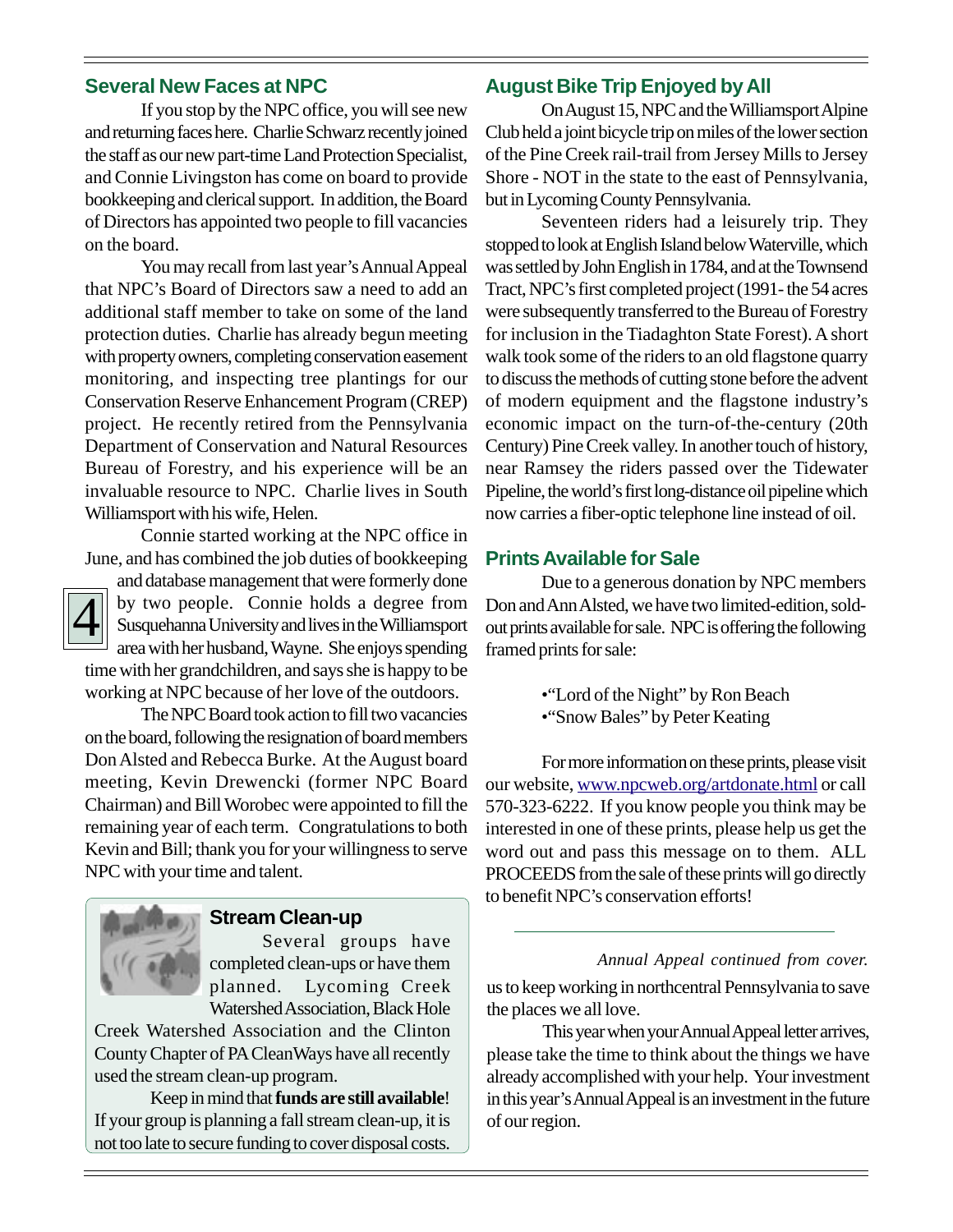

## **Golf Tournament Another Success!**

The 7<sup>th</sup> Annual Autumn Classic Golf Tournament was held to benefit NPC on Monday, September 27, 2004 at the Williamsport Country Club. The

tournament is NPC's biggest fundraising event of the year, and helps provide operating dollars to keep NPC's offices open and ready when opportunities to conserve lands and waterways happen.

At this year's event, hosted by *Citizens & Northern Bank*, over 100 golfers enjoyed a beautiful autumn day on the course. Winners of this year's tournament included:

Low Gross:

1st – Celia Van Campen, Jim Van Campen, Judy Conklin, Dave Conklin

2nd – Larry Coploff, Mark Huffman, Jim Lazorka, Mark Mussina

Low Net:

1st – Aaron Cunningham, William Mauck, Dave Palski, Jerry Seman

2nd – Hal Gee, Joe Reighard, Sean Remsnyder, John White

Skill contest winners were:

Chipping – Russ Kimura Putting – Bill Tubbs Closest to the Pin – Men: Darin Hamm Closest to the Pin – Women: Celia Van Campen Longest Drive – Men: Steve Sleboda, Jr. Longest Drive – Women: Celia Van Campen

Special thanks go out to our sponsors and door prize donors:

Event Host Citizens & Northern Bank

Cart Sponsor M&S Conversions

Bald Eagle Sponsor East End Lumber Co. Glenn O. Hawbaker Inc. Jersey Shore State Bank Keystone Forging Co. Montour Oil Service Co. Pepsi Bottling Group

PMF Industries Inc. Wayne Township Landfill/ **CCSWA** 

Osprey Sponsor Ann M. Tyler, CPA  *In Memory of Richard A. Moody* Slingerland's Landscaping West Branch Orthopedics

Red Hawk Sponsors Cascade Financial

Current Styles by Sue Hilsher Kilburn Electric Larson Design Group Watson Inn Gail Zimmerman, Realtor (Fish Real Estate)

Ruffed Grouse Sponsors Coploff Ryan & Welch Gary's Furniture Konkle's Lawn Service

Turkey Sponsor Beiter's

Par 3 Raffle Donors Bob McCormick Ford Kilburn Electric Ray & Shelly Mattie Montour Oil Service Co. Person Family Spitler Inc.

Door Prize Donors 33 East Bob McCormick Ford

5 Bubbles & Beads Fairfield Auto Group FSG/Rob Helm Michael Fisher Gander Mountain Horizon Fed. Credit Union Lewis Lumber Masden Car Wash McCormick Law Firm Montour Oil Service Co. Mountaineer Lounge MSNBC News/Susan Durrwachter New Mountain Tavern Pepsi Price Optical Skyview Restaurant Spitler, Inc. Stamm House Holiday Reproductions Susq. Health System The Old Corner Hotel The Pub Tony's Deli Tracie Witter Pottery

Thanks also to Frito Lay, Kellogg's & Pepsi for donating their products for cart bags for our players!

NPC would like to add a very special thank you to *Ray and Shelly Mattie* for serving as our tournament hosts at the country club.

A big thank you to our volunteers: Jessica Abernathy, Juli Alexander, Donna Colley, Joanne Fisher, Heidi Schwarz-Hosler, Karyn Hosler, Sheryl Hosler, Molly Logue, Ken Lundy, Mike Piaskowski, Helen Schwarz,Christine Sleboda, Rick Sprout, Sue Spout, and Bill Van Campen. NPC would also like to thank the tournament committee members for all their hard work: Jay Alexander, Jim Lazorka, Ray Mattie (Chair), Brian Pick, Bill Van Campen, and Kim Van Campen.